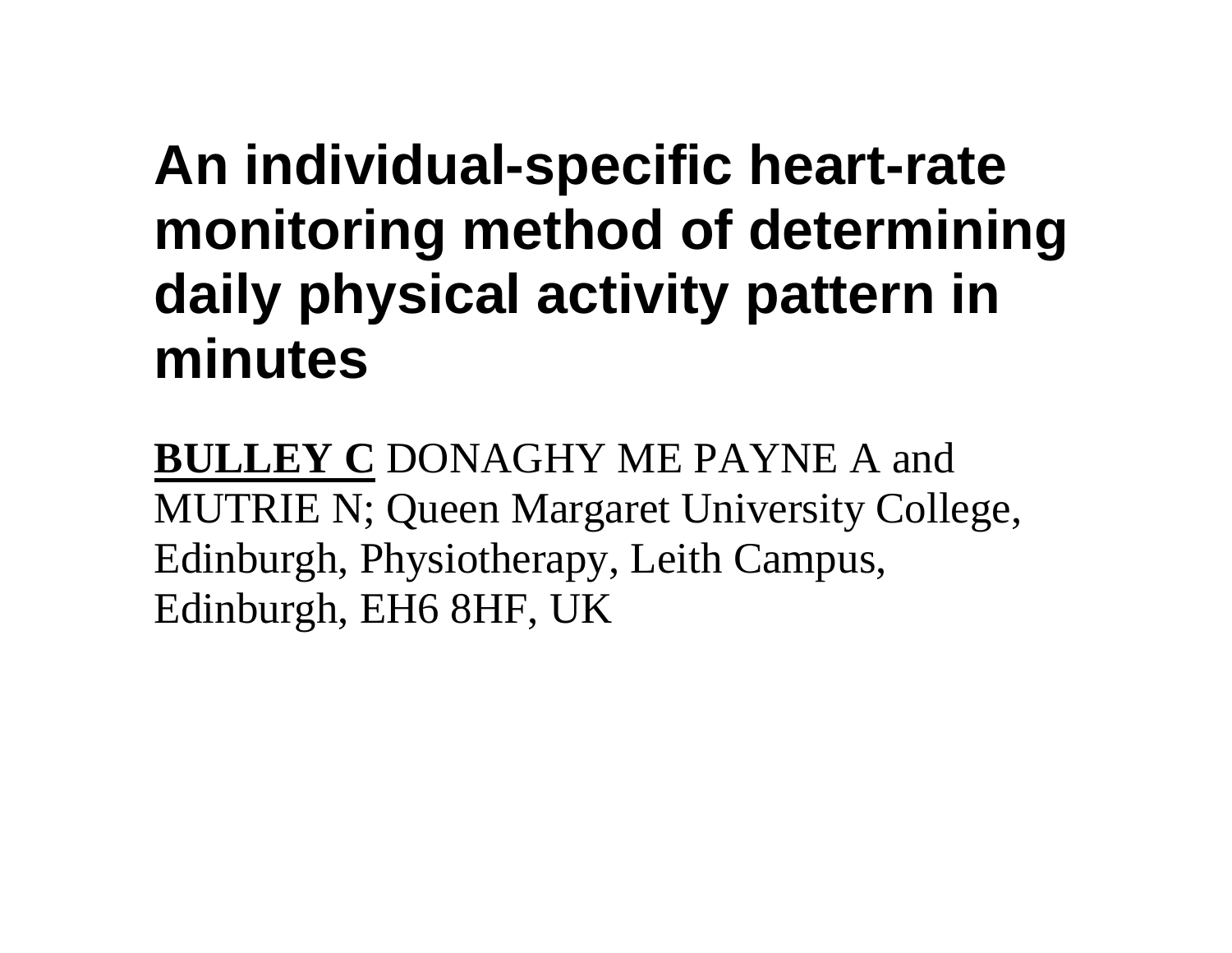**Introduction:** While the evaluation of national physical activity (PA) recommendations requires the assessment of PA in minutes, there is concern over the reliability and validity of physical activity questionnaires (PAQs). This has resulted in the need for objective quantification of PA pattern in minutes. Objective measures previously used assess energy expenditure (EE) in kilocalories, for example Caltrac accelerometry<sup>1</sup>. Heart rate monitoring (HRM: Figure 1) in conjunction with individual calibration enables quantification of time spent in different intensities of PA and is therefore a more valuable method of validating PAQs.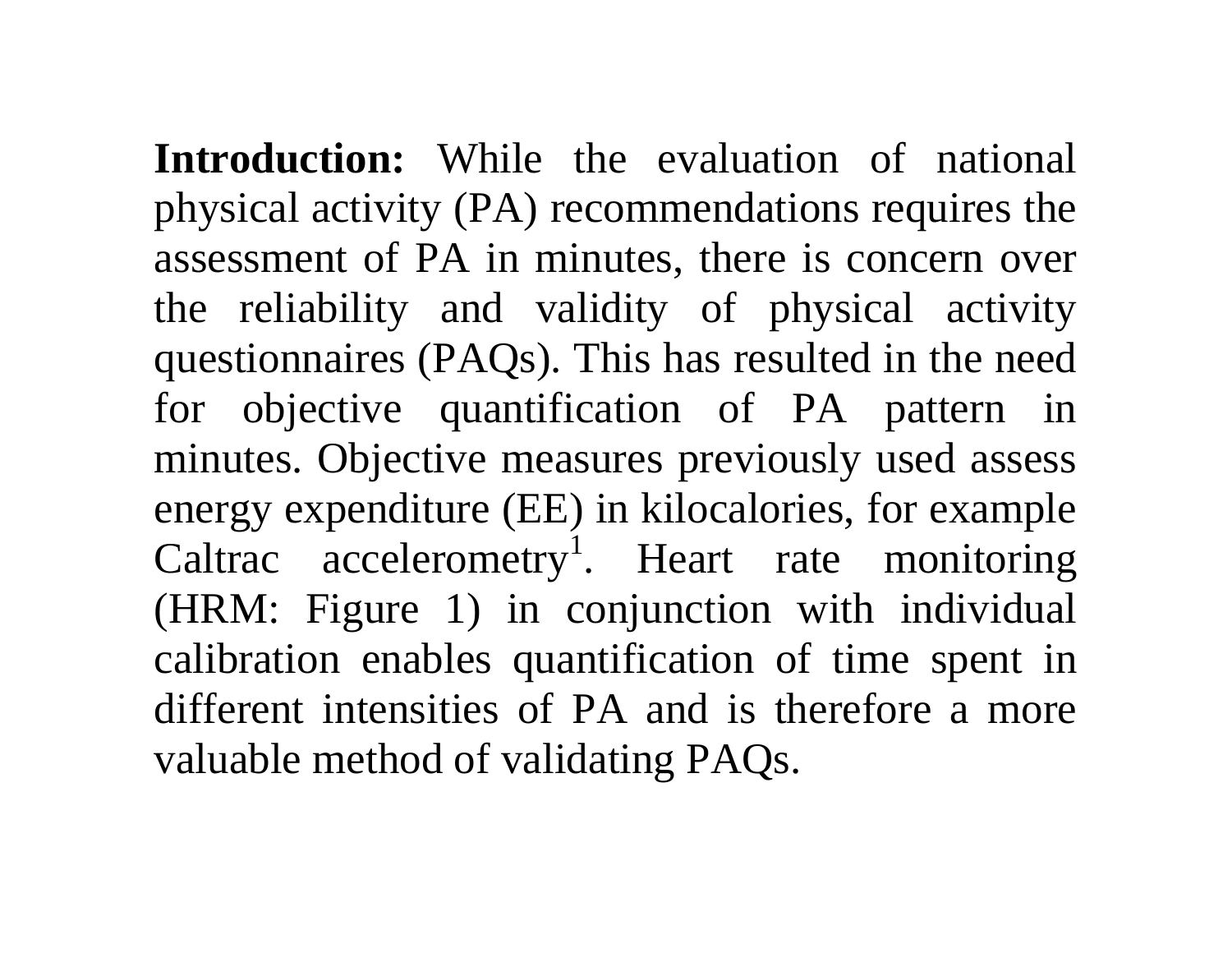## **Aim:** To develop a clinically accessible method for quantifying individuals' PA levels and patterns.

**Method:** 24 subjects were individually calibrated according to their HR at 3 levels of PA: a light walk (normal respiratory rate (RR), stair-climb (slightly out of breath) and jog (greater increase in RR). Midpoints between these HRs were used to create cutoff points for light, moderate and vigorous intensity PA (Figure 2). HR data was collected for a full waking day.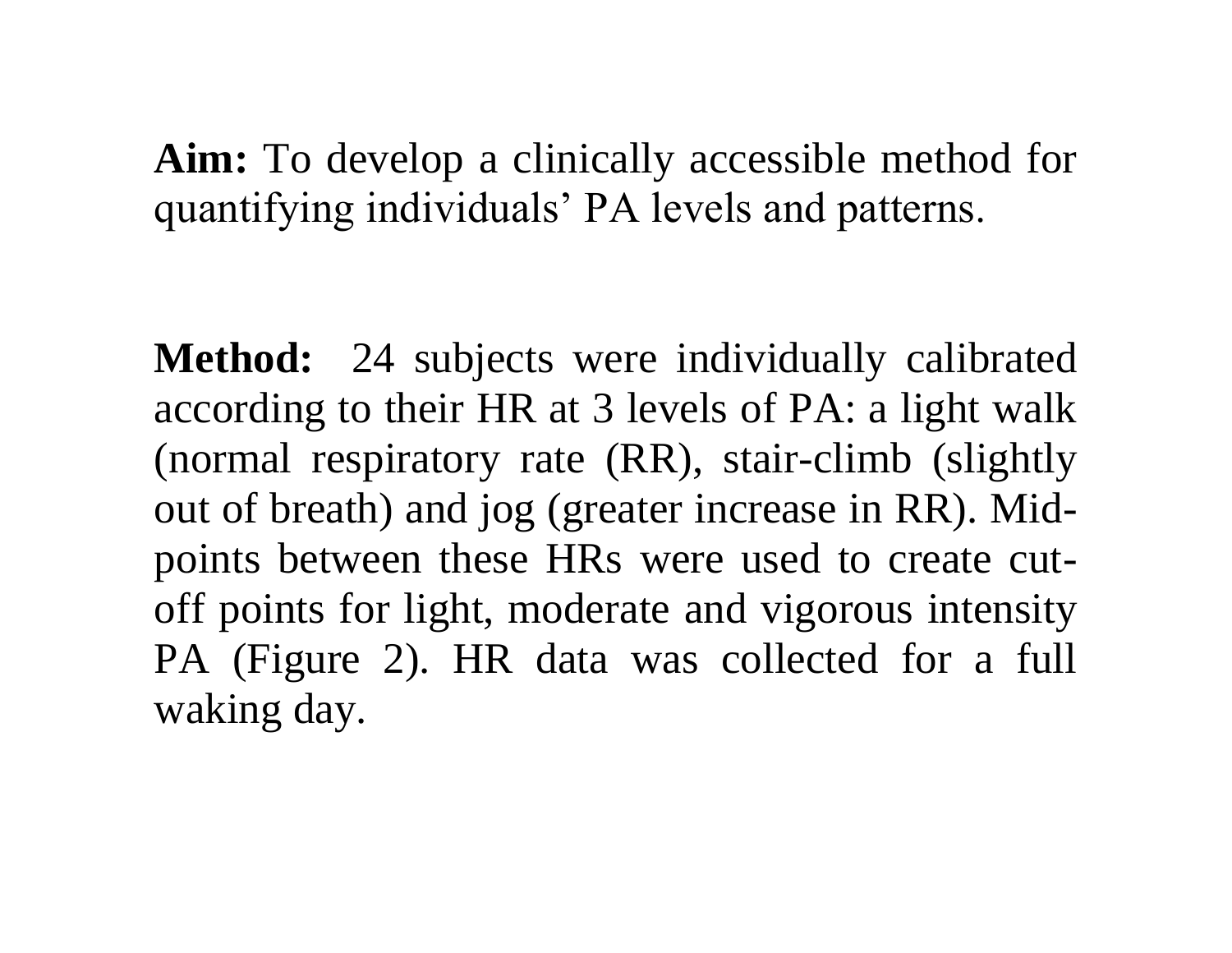## Figure 1: Heart-Rate Monitoring Equipment

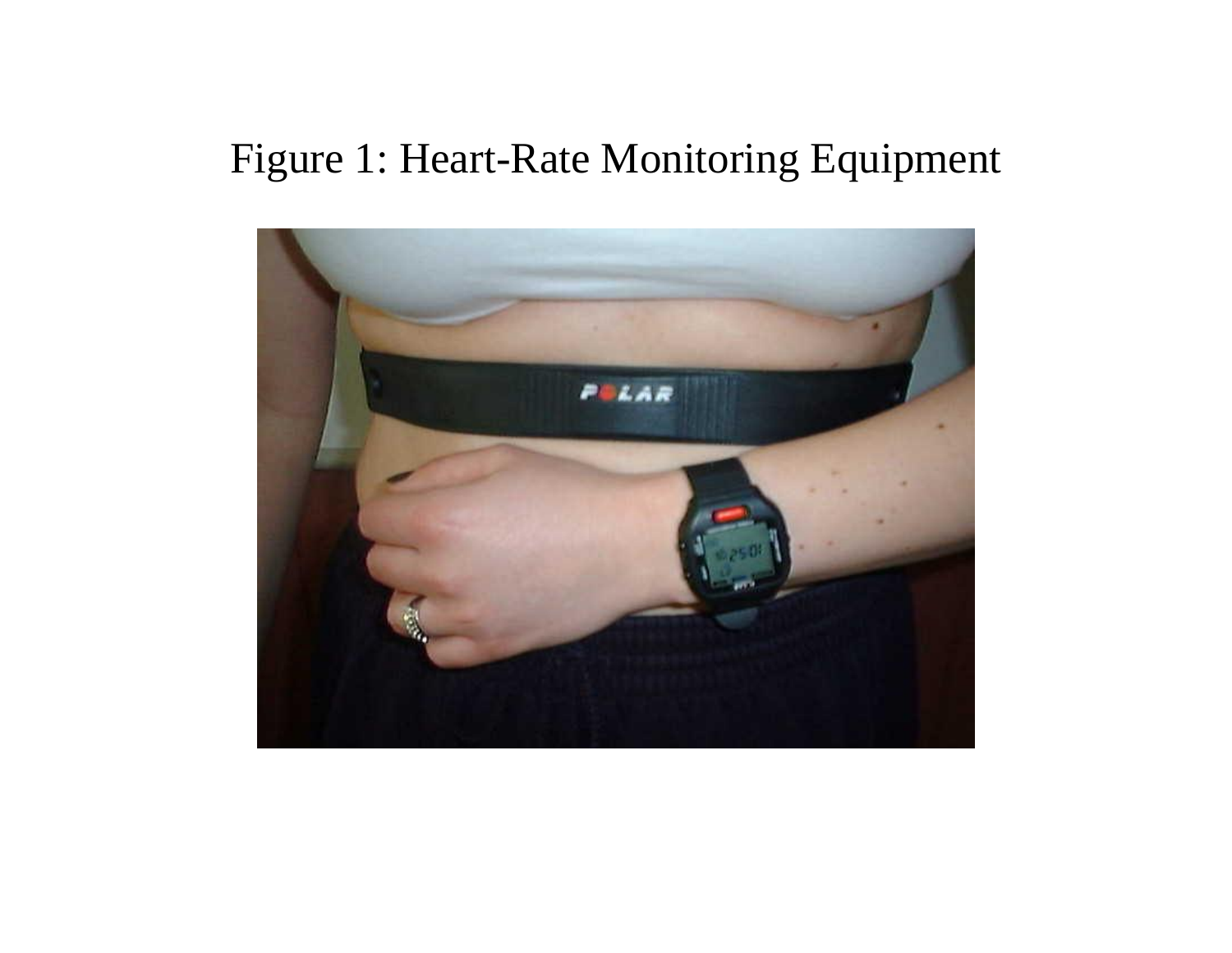#### Figure 2: Method of data analysis

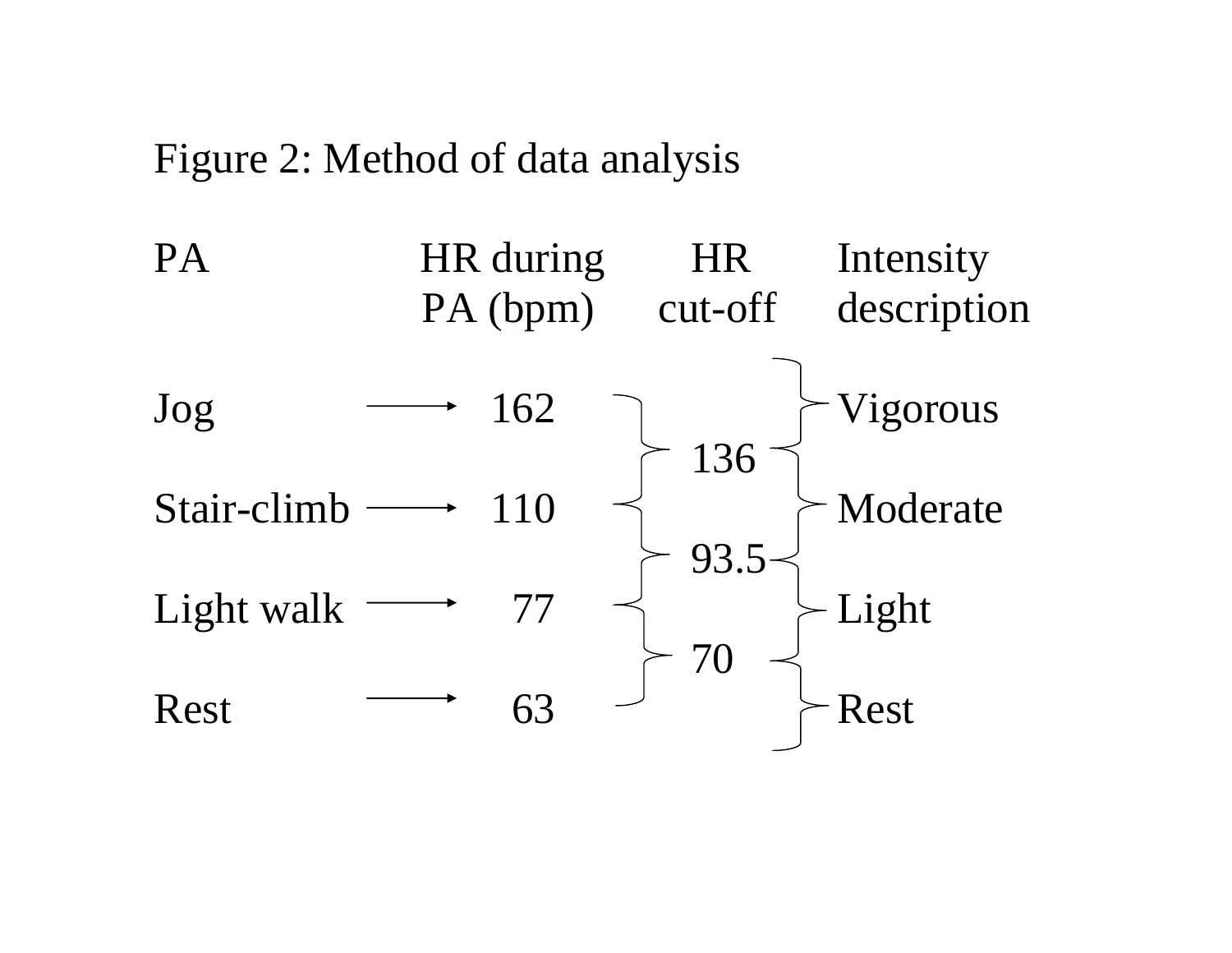**Results:** Table 1 and Figure 3 show two contrasting examples of the percentage of the day spent by subjects in each intensity category of PA.

Table 1: PA pattern, total activity time and EE of Subjects 1 and 2

|      |           |      |       | Rest Light   Moderate   Vigorous   Total time   Total PA |           |
|------|-----------|------|-------|----------------------------------------------------------|-----------|
| $\%$ |           | $\%$ | $\%$  | (hrs)                                                    | EE (kcal) |
|      | 82.5 12.6 | 4.3  | 0.6   | 15:08                                                    | 423       |
|      | 24.5 70.0 | 4.9  | (0.5) | 12:51                                                    | 2660      |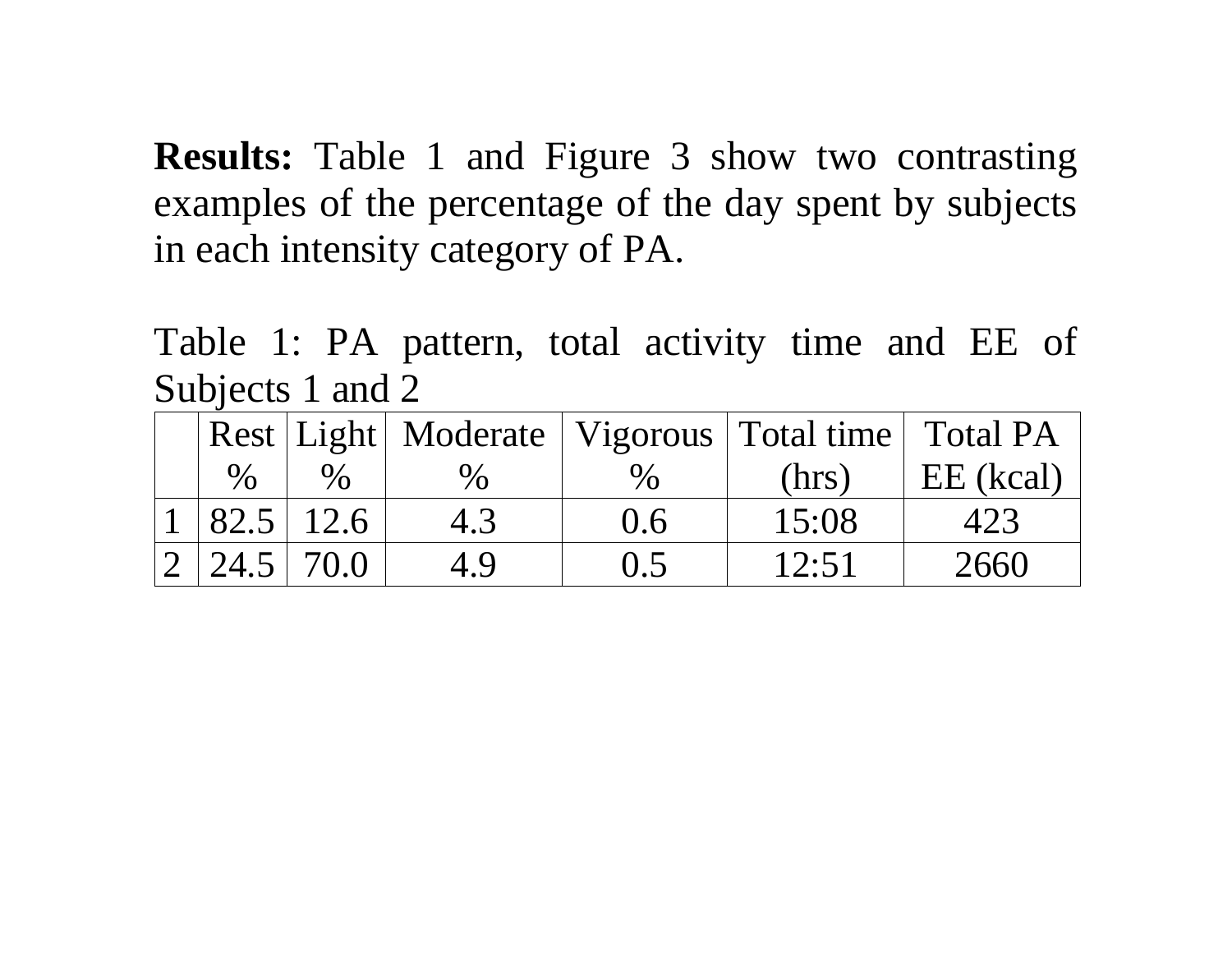### Chart 1: Waking day activity pattern of Subjects 1 and 2